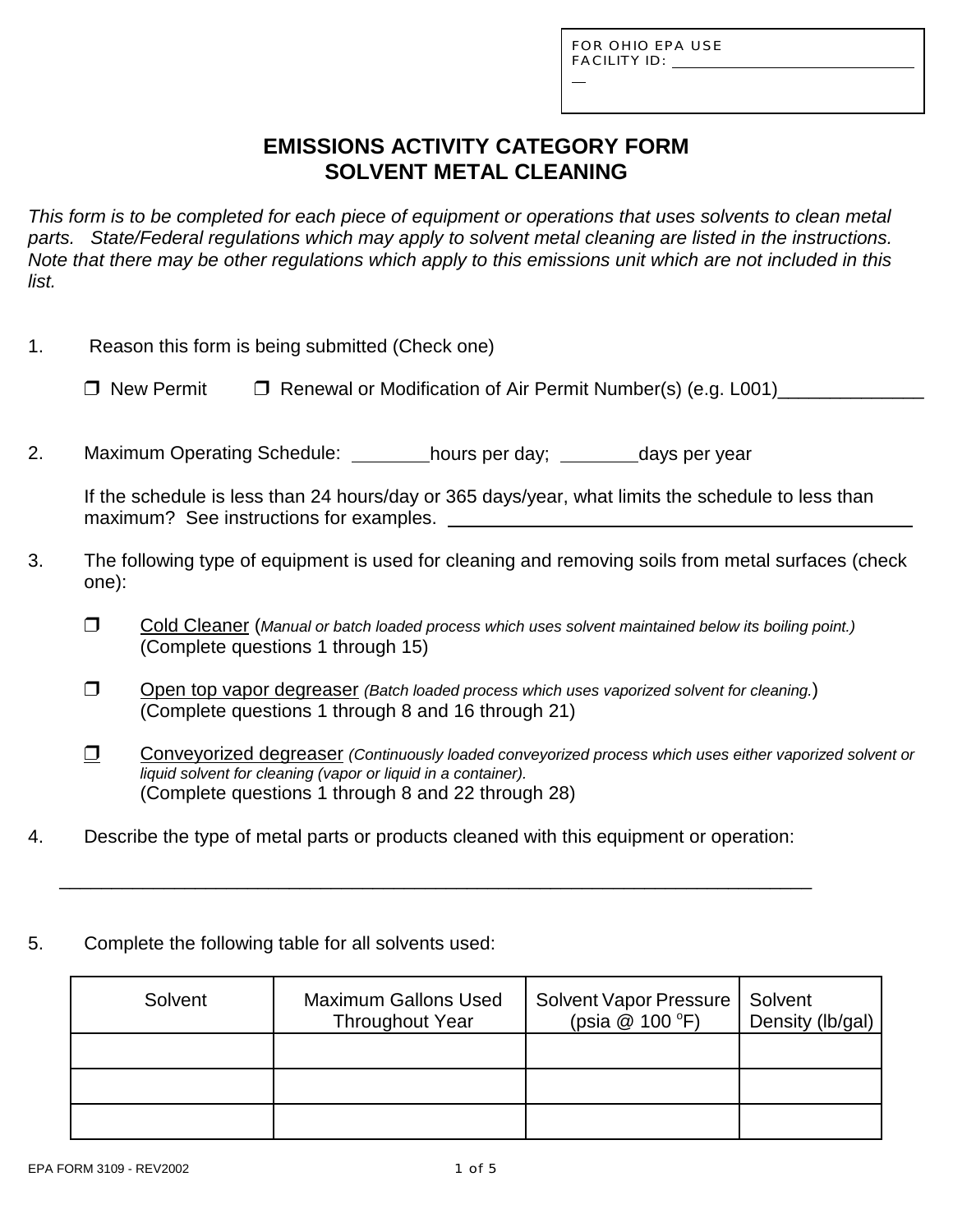| 6.  | Minimum amount of solvent waste disposed of throughout the year: _______________ gallons |              |                   |                                                                                   |        |             |            |                                     |        |                                                                                                    |
|-----|------------------------------------------------------------------------------------------|--------------|-------------------|-----------------------------------------------------------------------------------|--------|-------------|------------|-------------------------------------|--------|----------------------------------------------------------------------------------------------------|
| 7.  |                                                                                          |              |                   | Average solvent content of solvent waste: _____________________ percent by volume |        |             |            |                                     |        |                                                                                                    |
| 8.  |                                                                                          |              |                   | Method of solvent waste disposal (check one or more):                             |        |             |            |                                     |        |                                                                                                    |
|     | $\Box$                                                                                   |              |                   | Industrial waste collection service                                               |        |             | $\Box$     | to the user                         |        | Reclamation service which collects, distills and<br>returns the reclaimed portion of waste solvent |
|     | $\Box$                                                                                   |              |                   | In-house reclamation with distillation<br>unit, with capacity of ______ gallons   |        |             | $\Box$     | landfill, incineration, etc.)       |        | Waste solvent disposal facility (e.g.,                                                             |
|     | $\Box$                                                                                   |              |                   |                                                                                   |        |             |            |                                     |        |                                                                                                    |
|     |                                                                                          |              |                   | <b>COLD CLEANER INFORMATION</b>                                                   |        |             |            |                                     |        |                                                                                                    |
| 9.  |                                                                                          |              |                   |                                                                                   |        |             |            |                                     |        | Model No.                                                                                          |
| 10. |                                                                                          |              |                   | Is this cold cleaner equipped with a cover?                                       |        |             | $\Box$ Yes | $\Box$ No                           |        |                                                                                                    |
|     |                                                                                          |              |                   | Is this cover easily operated with one hand?                                      |        |             | $\Box$ Yes | $\Box$ No                           |        |                                                                                                    |
| 11. |                                                                                          |              |                   | Cold cleaner has (check one or more):                                             |        |             |            |                                     |        |                                                                                                    |
|     | ▢                                                                                        |              | None of the below |                                                                                   | $\Box$ | Water cover |            |                                     |        |                                                                                                    |
|     | ▢                                                                                        |              |                   | Refrigerated chiller;                                                             | $\Box$ |             |            |                                     |        | Carbon adsorption (must complete Question 29)                                                      |
|     |                                                                                          |              |                   | Maximum operating<br>temperature: __________°F $\Box$                             |        |             |            |                                     |        | Other system for reducing solvent emissions, specify:                                              |
|     |                                                                                          |              |                   |                                                                                   |        |             |            |                                     |        |                                                                                                    |
| 12. | Solvent is:                                                                              |              | $\Box$            | Sprayed                                                                           | $\Box$ |             |            | Heated, temperature: _______        |        | $\overline{P}$                                                                                     |
|     |                                                                                          | Agitated by: | $\Box$<br>$\Box$  | Use of pumping<br><b>Ultrasonics</b>                                              |        | ▢<br>$\Box$ |            | Compressed air<br>None of the above | $\Box$ | <b>Vertical Motion</b>                                                                             |

13. Describe the method for draining excess solvent off cleaned parts:

\_\_\_\_\_\_\_\_\_\_\_\_\_\_\_\_\_\_\_\_\_\_\_\_\_\_\_\_\_\_\_\_\_\_\_\_\_\_\_\_\_\_\_\_\_\_\_\_\_\_\_\_\_\_\_\_\_\_\_\_\_\_\_\_\_\_\_\_\_\_\_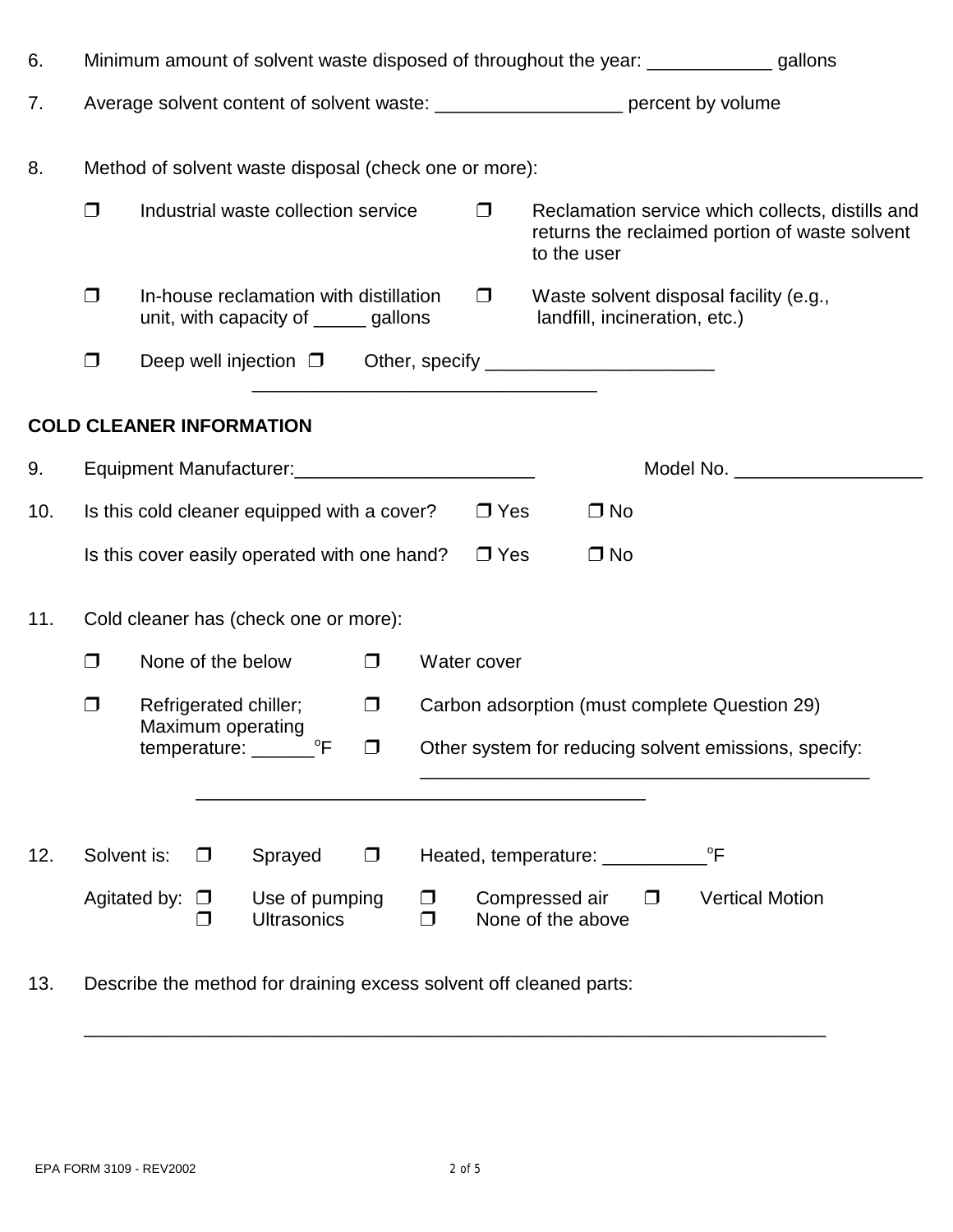|  | 14. Describe cold cleaner design (check one): |  |  |  |  |  |  |
|--|-----------------------------------------------|--|--|--|--|--|--|
|--|-----------------------------------------------|--|--|--|--|--|--|

|     | $\Box$ Solvent tank with capacity and dimensions of:                                                                                                                                                                                                                                                                                                                                                                                                                                                                                                                                                                                              |
|-----|---------------------------------------------------------------------------------------------------------------------------------------------------------------------------------------------------------------------------------------------------------------------------------------------------------------------------------------------------------------------------------------------------------------------------------------------------------------------------------------------------------------------------------------------------------------------------------------------------------------------------------------------------|
|     | Length_______in. Width_______ in. Height________ in. Capacity__________ gallons                                                                                                                                                                                                                                                                                                                                                                                                                                                                                                                                                                   |
|     | $\Box$ Sink-like work area where solvent is pumped through a nozzle and drains back to a solvent<br>reservoir (sump)                                                                                                                                                                                                                                                                                                                                                                                                                                                                                                                              |
|     | Dimensions of sink drain: _____ Round, diameter _______ in.<br>_____ Square/rectangluar, ______ in. X _____ in.                                                                                                                                                                                                                                                                                                                                                                                                                                                                                                                                   |
|     | $\Box$                                                                                                                                                                                                                                                                                                                                                                                                                                                                                                                                                                                                                                            |
| 15. | Freeboard information                                                                                                                                                                                                                                                                                                                                                                                                                                                                                                                                                                                                                             |
|     | Height (distance from solvent fill line to the top lip of the tank):<br>in.<br>Width (width, not length, at the solvent surface):<br>in.<br>Freeboard Ratio (height/width): __________________                                                                                                                                                                                                                                                                                                                                                                                                                                                    |
|     | OPEN TOP VAPOR DEGREASER INFORMATION                                                                                                                                                                                                                                                                                                                                                                                                                                                                                                                                                                                                              |
| 16. | Equipment Manufacturer: _____________________________Model No. _________________                                                                                                                                                                                                                                                                                                                                                                                                                                                                                                                                                                  |
| 17. | Is the vapor degreaser equipped with a cover? $\Box$ Yes<br>$\Box$ No                                                                                                                                                                                                                                                                                                                                                                                                                                                                                                                                                                             |
|     | Is the cover powered?<br>$\Box$ Yes<br>$\Box$ No                                                                                                                                                                                                                                                                                                                                                                                                                                                                                                                                                                                                  |
|     | $\Box$ Yes<br>Are there any fixed spray nozzles?<br>$\Box$ No                                                                                                                                                                                                                                                                                                                                                                                                                                                                                                                                                                                     |
| 18. | Dimensions of top opening:                                                                                                                                                                                                                                                                                                                                                                                                                                                                                                                                                                                                                        |
|     | Width:___________________ in.<br>Length: $\frac{1}{2}$ in.                                                                                                                                                                                                                                                                                                                                                                                                                                                                                                                                                                                        |
| 19. | Freeboard information                                                                                                                                                                                                                                                                                                                                                                                                                                                                                                                                                                                                                             |
|     | Height (distance from the midpoint of the primary condenser coils to the top edge of the tank): _______ in.<br>Width (width, not length, at the top of the vapor zone):<br>$\frac{1}{\sqrt{1-\frac{1}{2}}}\frac{1}{\sqrt{1-\frac{1}{2}}}\sin \frac{2\pi i}{\sqrt{1-\frac{1}{2}}}\sin \frac{2\pi i}{\sqrt{1-\frac{1}{2}}}\sin \frac{2\pi i}{\sqrt{1-\frac{1}{2}}}\sin \frac{2\pi i}{\sqrt{1-\frac{1}{2}}}\sin \frac{2\pi i}{\sqrt{1-\frac{1}{2}}}\sin \frac{2\pi i}{\sqrt{1-\frac{1}{2}}}\sin \frac{2\pi i}{\sqrt{1-\frac{1}{2}}}\sin \frac{2\pi i}{\sqrt{1-\frac{1}{2}}}\sin \frac{2\pi i}{\sqrt{1-\frac{1}{2$<br>Freeboard Ratio (height/width): |
| 20. | Open top degreaser has (check one or more):                                                                                                                                                                                                                                                                                                                                                                                                                                                                                                                                                                                                       |
|     | None of the below<br>$\Box$<br>Refrigerated freeboard chiller, operating temperature __________________________<br>Refrigerated condenser coil, operating temperature _____________________________<br>▢<br>$\Box$<br>Enclosed design in which the cover or door opens only when the part is actually entering or<br>$\Box$<br>exiting the degreaser<br>Carbon adsorption system (must complete Question 29)<br>$\Box$<br>$\Box$<br>Other control system, excluding condenser coils and freeboard water jacket, which reduces<br>solvent emissions. Specify system and percent control efficiency:                                                |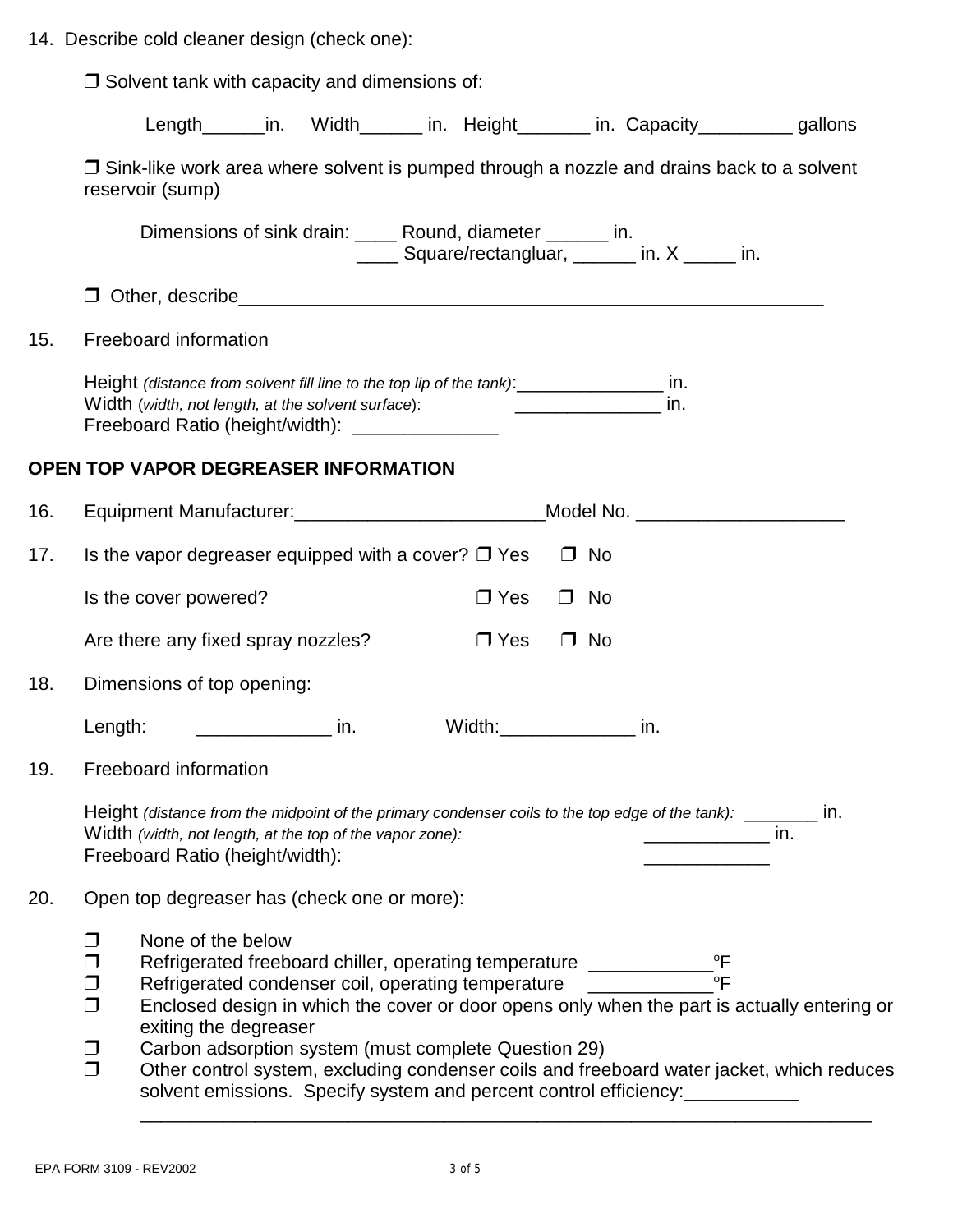- 21. Identify safety switches that are installed and operating (check one or more):
	- $\Box$  None of the below
	- $\Box$  Condenser flow switch and thermostat which shuts off the sump heat if the condenser coolant is either not circulating or too warm.
	- $\Box$  Device, other than a condenser flow switch and thermostat, which shuts off the sump heat if the condenser coolant is either not circulating or too warm. Specify:

\_\_\_\_\_\_\_\_\_\_\_\_\_\_\_\_\_\_\_\_\_\_\_\_\_\_\_\_\_\_\_\_\_\_\_\_\_\_\_\_\_\_\_\_\_\_\_\_\_\_\_\_\_\_\_\_\_\_\_\_\_\_\_\_\_\_\_\_\_\_\_

- $\Box$  Spray safety switch shuts off the spray pump if the vapor level drops below any fixed spray nozzle.
- $\Box$  Vapor level control thermostat which shuts off the sump heat when vapor level rises too high.
- $\Box$  Device, other than a vapor level control thermostat, which shuts off the sump heat when the vapor level rises too high. Specify: vapor level rises too high. Specify:

\_\_\_\_\_\_\_\_\_\_\_\_\_\_\_\_\_\_\_\_\_\_\_\_\_\_\_\_\_\_\_\_\_\_\_\_\_\_\_\_\_\_\_\_\_\_\_\_\_\_\_\_\_\_\_\_\_\_\_\_\_\_\_\_\_\_\_\_\_\_

### **CONVEYORIZED DEGREASER INFORMATION**

| 22.                                                                                                                                               |                                                               |                                                                                  |  |                                                                                                       |  |        |        |        |              |
|---------------------------------------------------------------------------------------------------------------------------------------------------|---------------------------------------------------------------|----------------------------------------------------------------------------------|--|-------------------------------------------------------------------------------------------------------|--|--------|--------|--------|--------------|
| 23.                                                                                                                                               |                                                               |                                                                                  |  | Is this conveyorized degreaser a vapor degreaser?                                                     |  |        |        |        |              |
|                                                                                                                                                   | $\Box$                                                        | <b>Yes</b>                                                                       |  | If yes, are there any fixed spray nozzles?                                                            |  | $\Box$ | Yes    | $\Box$ | No           |
|                                                                                                                                                   | $\Box$                                                        | No                                                                               |  | If no, provide the maximum operating temperature of the solvent: _________                            |  |        |        |        | $^{\circ}$ F |
| 24.                                                                                                                                               | Is this conveyorized degreaser equipped with downtime covers? |                                                                                  |  |                                                                                                       |  |        |        |        |              |
|                                                                                                                                                   | $\Box$                                                        | Yes                                                                              |  | $\Box$ No                                                                                             |  |        |        |        |              |
| 25.<br>Conveyorized degreaser is equipped with the following equipment for preventing cleaned parts from<br>carrying out solvent liquid or vapor: |                                                               |                                                                                  |  |                                                                                                       |  |        |        |        |              |
|                                                                                                                                                   | ▢<br>$\Box$<br>$\Box$<br>$\Box$                               | <b>None</b><br><b>Rotating Basket</b><br><b>Drying Tunnel</b><br>Other, specify: |  |                                                                                                       |  |        |        |        |              |
| 26.                                                                                                                                               |                                                               |                                                                                  |  |                                                                                                       |  |        |        |        |              |
|                                                                                                                                                   | Provide calculations below: (See instructions)                |                                                                                  |  |                                                                                                       |  |        |        |        |              |
|                                                                                                                                                   |                                                               |                                                                                  |  | Dimensions of vapor zone or solvent surface: Length:<br>Air/solvent interface area $=$ length x width |  |        | Width: |        |              |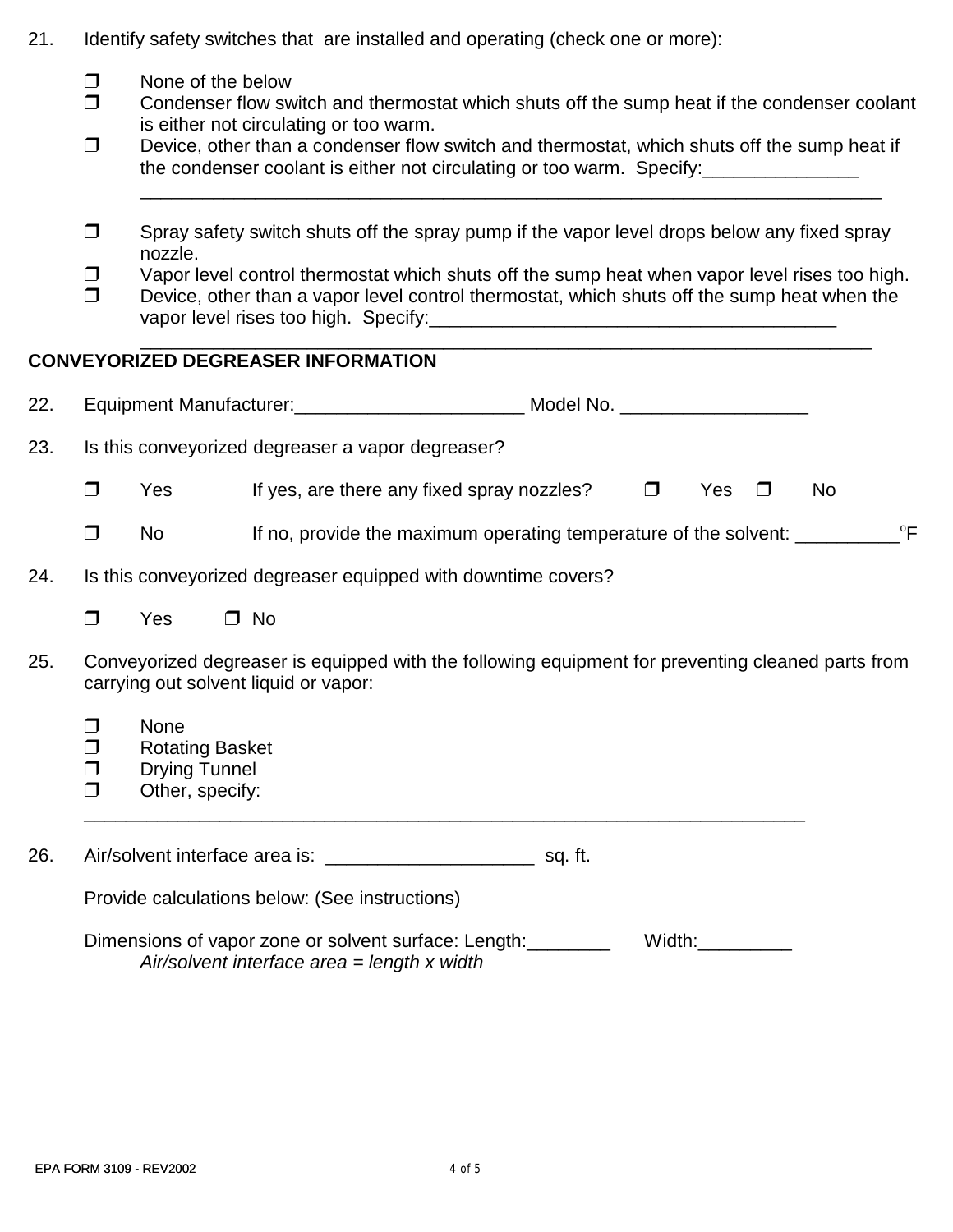| 27. |  |  | Identify safety switches that are installed and operating (check one or more): |  |  |  |
|-----|--|--|--------------------------------------------------------------------------------|--|--|--|
|-----|--|--|--------------------------------------------------------------------------------|--|--|--|

|     | ⊓      | None of the below<br>Condenser flow switch and thermostat which shuts off the sump heat if the condenser coolant                                                                                                            |        |                                                  |  |  |  |  |  |  |
|-----|--------|-----------------------------------------------------------------------------------------------------------------------------------------------------------------------------------------------------------------------------|--------|--------------------------------------------------|--|--|--|--|--|--|
|     | ⊓      | is either not circulating or too warm.<br>Device, other than a condenser flow switch and thermostat, which shuts off the sump heat if<br>the condenser coolant is either not circulating or too warm.<br>Specify: $\Box$    |        |                                                  |  |  |  |  |  |  |
|     | $\Box$ | Spray safety switch which shuts off the spray pump if the vapor level drops below any fixed<br>spray nozzle.                                                                                                                |        |                                                  |  |  |  |  |  |  |
|     | $\Box$ | Vapor level control thermostat which shuts off the sump heat when vapor level rises too high.<br>Device, other than a vapor level control thermostat, which shuts off the sump heat when the<br>vapor level rises too high. |        |                                                  |  |  |  |  |  |  |
| 28. |        | Conveyorized degreaser has (check one or more):                                                                                                                                                                             |        |                                                  |  |  |  |  |  |  |
|     | $\Box$ | None of the below                                                                                                                                                                                                           | $\Box$ | Refrigerated freeboard chiller                   |  |  |  |  |  |  |
|     | $\Box$ | Refrigerated condenser coils                                                                                                                                                                                                | $\Box$ | Carbon adsorption system (must complete Question |  |  |  |  |  |  |
|     | □      | Other control system, excluding condenser coils and freeboard water jacket, which reduces<br>solvent emissions. Describe system and specify minimum % control efficiency:                                                   |        |                                                  |  |  |  |  |  |  |
|     |        |                                                                                                                                                                                                                             |        |                                                  |  |  |  |  |  |  |

## **CARBON ADSORPTION SYSTEM** (See Instructions)

29. Identify carbon adsorption systems and complete the following table:

| <b>Carbon Adsorption System</b> | <b>Ventilation Rate with</b><br>Covers Open (acfm) | <b>Emissions Rate Averaged Over</b><br>One Complete Adsorption Cycle<br>(ppmv solvent) |
|---------------------------------|----------------------------------------------------|----------------------------------------------------------------------------------------|
|                                 |                                                    |                                                                                        |
|                                 |                                                    |                                                                                        |
|                                 |                                                    |                                                                                        |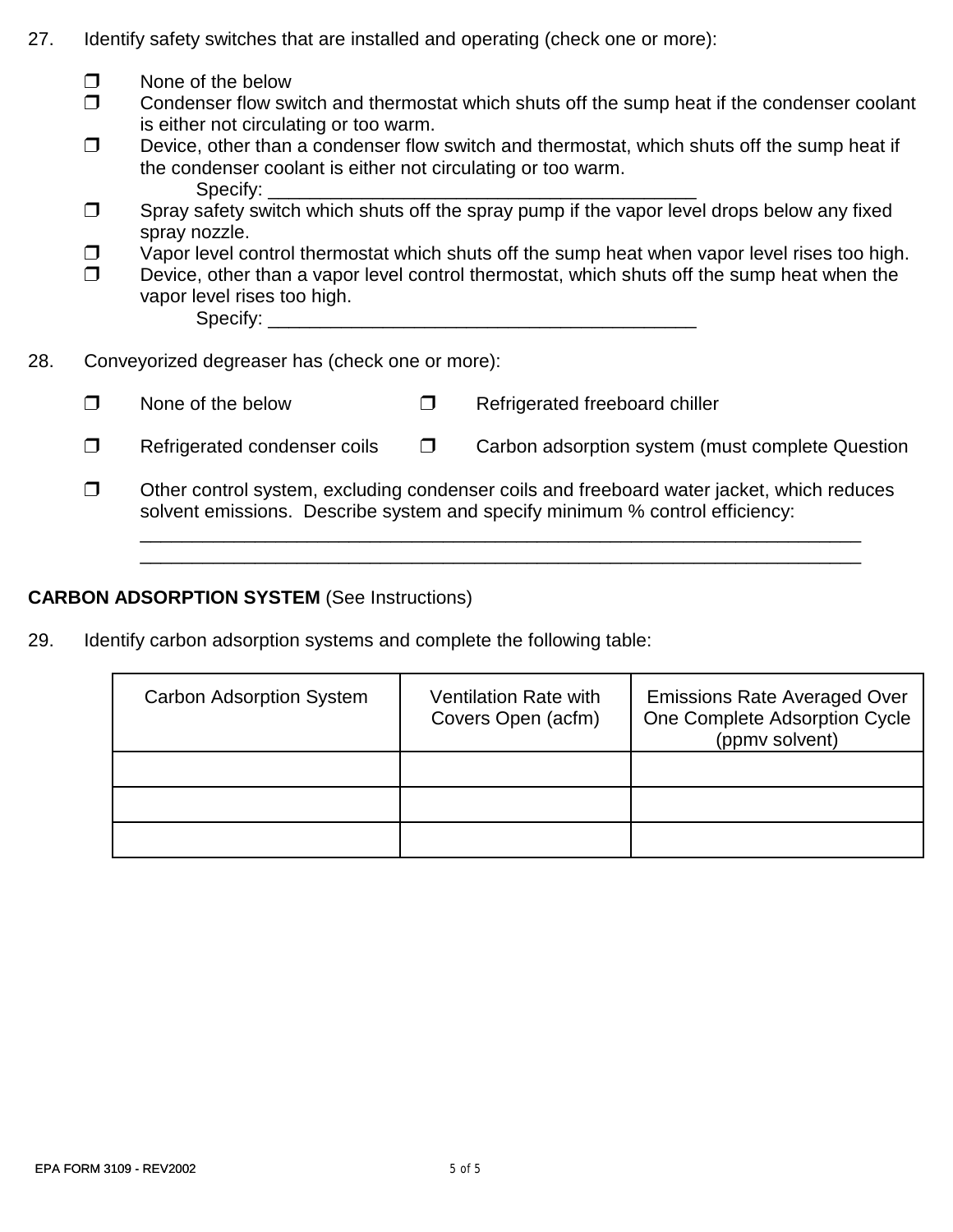## **INSTRUCTIONS FOR COMPLETION OF THE EMISSIONS ACTIVITY CATEGORY FORM FOR SOLVENT METAL CLEANING**

#### **GENERAL INSTRUCTIONS:**

Provide complete responses to all applicable questions. If an item does not apply to the emissions unit, write in "Not Applicable" or "NA." If the answer is not known, write in "Not Known" or "NK." If you need assistance in understanding a question after reading the instructions below, contact your Ohio EPA District Office or Local Air Agency for assistance. Submittal of an incomplete application will delay application review and processing. In addition, the application may be returned as incomplete if all applicable questions are not answered appropriately.

#### **APPLICABLE REGULATIONS:**

*The following State and Federal Regulations may be applicable to solvent metal cleaning. Note that there may be other regulations which apply to this emissions unit which are not included in this list.*

- Federal: 40 CFR 63, (NESHAPS/MACT) Subpart A (General Provisions), Subpart T (Halogenated Solvent Cleaning).
- State: OAC rule 3745-31-02 (Permit to Install) OAC rule 3745-35-02 (Permit to Operate) OAC rule 3745-21-09 (O) Control of emissions of volatile organic compounds from stationary sources - Solvent metal cleaning OAC rule 3745-21-10 - Compliance test methods and procedures

If you would like a copy of these regulations, contact your Ohio EPA District Office or Local Air Agency. State regulations may also be viewed and downloaded from the Ohio EPA website at http://www.epa.state.oh.us/dapc/regs/regs.html. Federal regulations may be viewed and downloaded at http://www.epa.gov/docs/epacfr40/chapt-I.info/subch-C.htm.

#### **CALCULATING EMISSIONS:**

Manufacturers of some types of emissions units and most types of control equipment develop emissions estimates or have stack test data which you can request. Stack testing of the emissions may be done. Emissions unit sampling test data may be either for this emissions unit or a similar one located at the facility or elsewhere. You may develop your own emission factors by mass balance or other knowledge of your process, if you can quantify inputs and outputs accurately. You may be able to do this on a small scale or over a short period of time, if it is not practical during regular production. If you have control equipment, you may be able to quantify the amount of pollutants collected over a known time period or production amount. Any emission factor calculation should include a reference to the origin of the emission factor or control efficiency.

Solvent metal cleaning operations typically emit solvent vapors to the air. Emissions due to solvent evaporation can be calculated by multiplying the annual amount (in gallons) of solvent used by the solvent weight per gallon:

Annual emissions (lbs/yr) = amount of solvent used\* (gallons/yr) X weight per gallon (lbs/gal.)

\*Usage equals beginning inventory, minus final inventory, plus purchases, minus credits for documented disposal or returns to suppliers.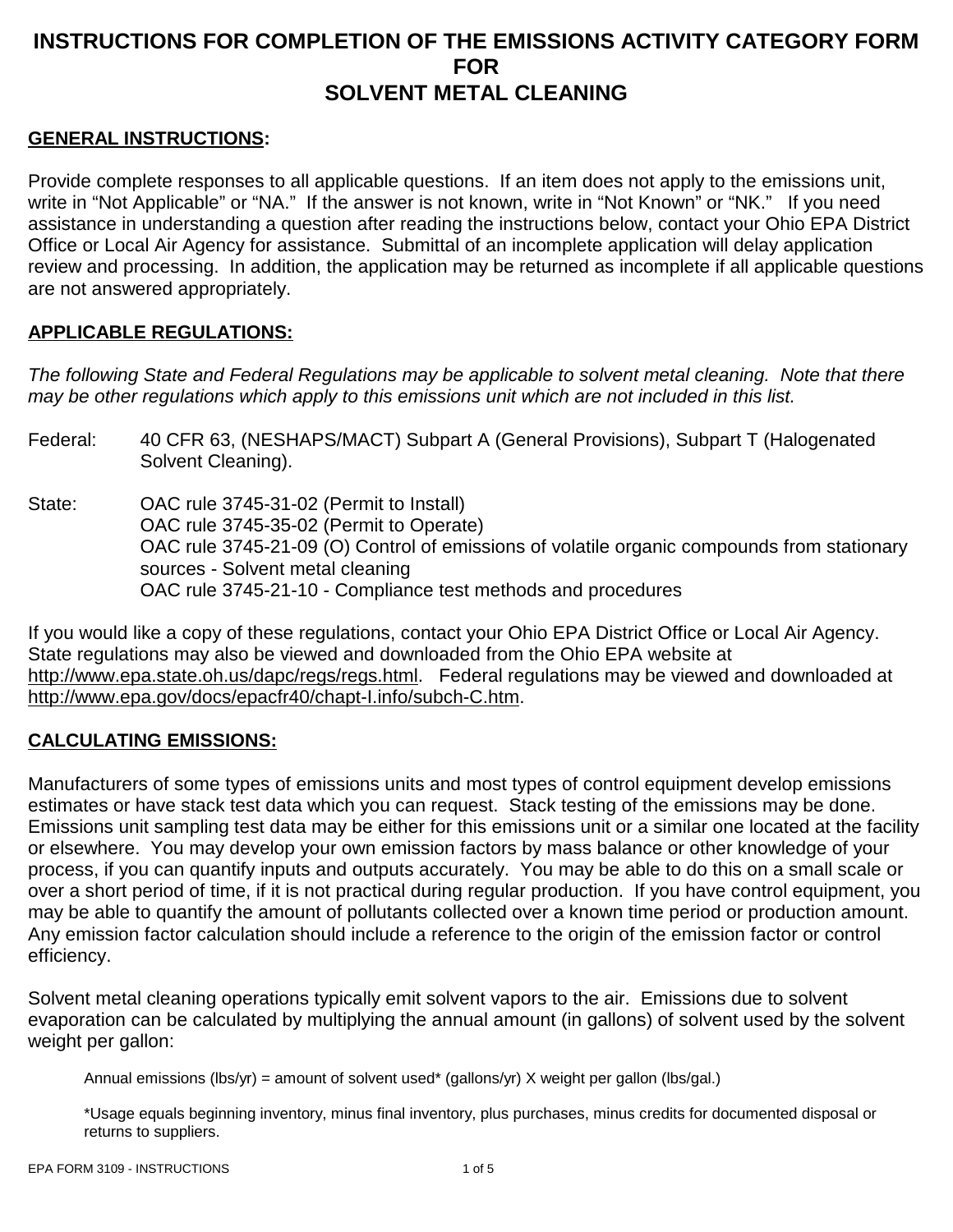#### **SPECIFIC INSTRUCTIONS:**

- 1. Indicate whether this is an application for a new permit or an application for permit renewal. If applying for a permit renewal, provide the 4-character OEPA emissions unit identification number.
- 2. Provide the maximum number of hours per day and days per year the solvent metal cleaning operation is expected to operate. The following are examples of why the maximum number of hours per day may be less than 24 or the maximum number of days per year may be less than 365 (this list is not all-inclusive):
	- The facility can only operate during daylight hours.
	- The process can only operate within a certain range of ambient temperatures.
	- The process is limited by another operation (i.e., a bottleneck).
- 3. Check the type of solvent metal cleaning equipment installed or to be installed at the facility. For further information, see the definitions of these terms in OAC rule 3745-21-01(G).
- 4. Describe the specific metal parts or products cleaned in this solvent cleaning operation. Use multiple lines for different parts or products.
- 5. Identify the types of solvents used by this unit, the maximum quantities of solvents to be employed by the unit in one year, the vapor pressure for each solvent in pounds per square inch, absolute, at 100 degrees Fahrenheit and the solvent density in pounds per gallon. Solvent vapor pressure and density can usually be found on the Material Safety Data Sheet (MSDS). Consult your solvent supplier for additional details.

Note that the column entitled "Maximum Gallons Used Throughout Year" represents total solvent to be used, but will not necessarily be the amount of solvent emitted since recovered solvent is identified below and will be subtracted from the total.

- 6. Enter the lowest amount of solvent which is to be recovered and disposed of during the year, in gallons.
- 7. Enter the average percent by volume of the solvent content of the solvent waste.
- 8. Select the box(es) that indicate where solvent wastes are to be disposed.
- 9. Enter manufacturer and model number information for the cold cleaner.
- 10. Indicate "Yes" if the cold cleaner has a cover and "No" if it does not have a cover. If the cold cleaner has a cover, indicate "Yes" if the cold cleaner's cover is easily operated with one hand and "No" if the cleaner's cover cannot be easily operated with one hand.
- 11. Check the appropriate boxes to indicate what emissions control systems are employed for the cold cleaner. Provide any additional information if requested for any emission control selection.
- 12. Select the box(es) that indicate the method(s) used for parts/products cleaning.
- 13. Explain in the space provided how solvent is drained from the parts/products after they have been cleaned.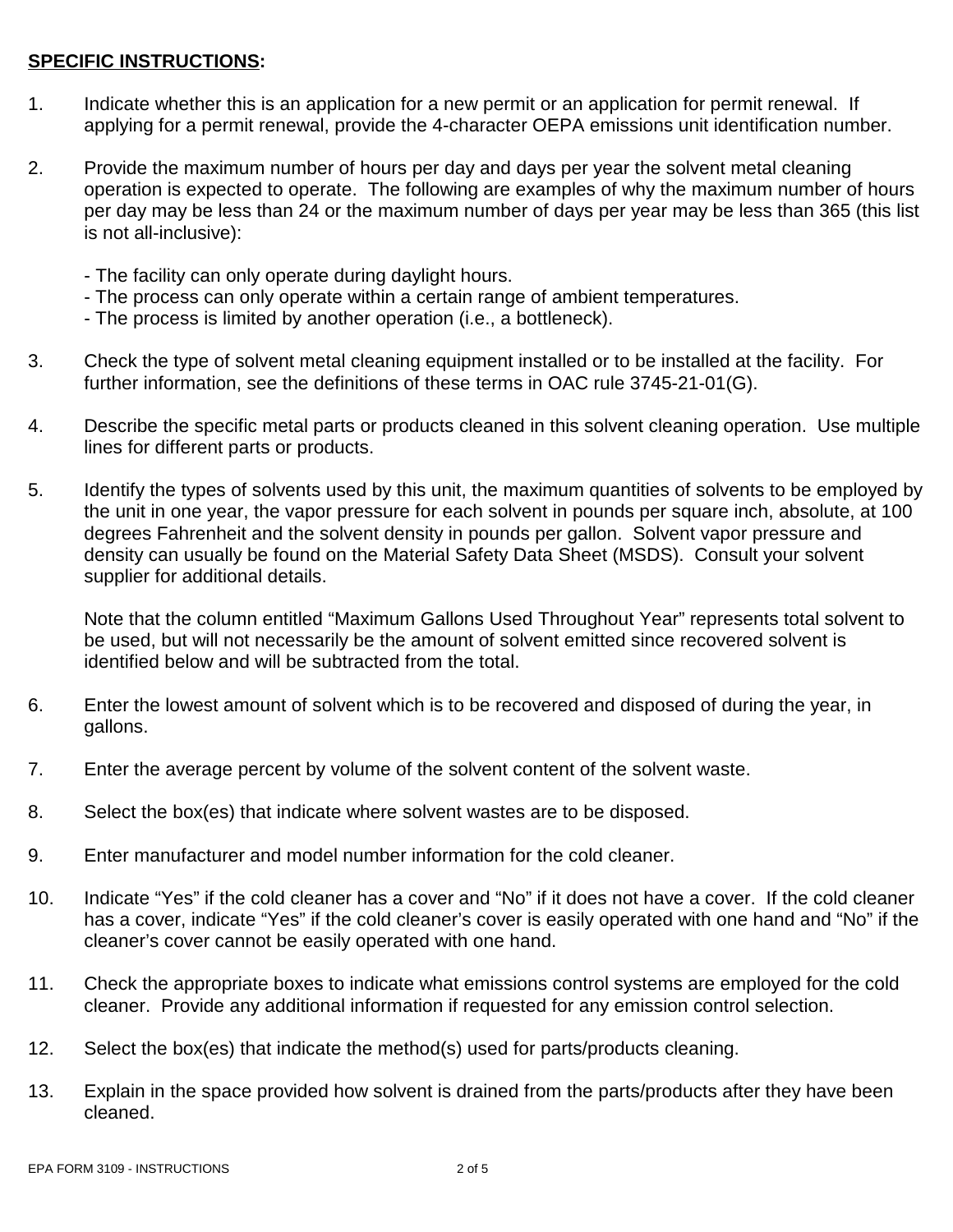- 14. Enter the length (longer horizontal measurement), height (vertical measurement), and width (shorter horizontal measurement), in inches, of the inside of the cold cleaner. Provide the maximum solvent holding capacity, in gallons, of the cold cleaner.
- 15. Enter the height, width and freeboard ratio, as described in the form. The freeboard ratio is computed by dividing the height by the width. The same units of measurement must be used for all dimensions.
- 16. Enter manufacturer and model number information for the open top vapor degreaser.
- 17. Enter "Yes" if the vapor degreaser has a cover and "No" if it does not have a cover. If the degreaser has a cover, indicate "Yes" if the cover is powered and "No" if it is manually operated.
- 18. Enter the length (longer horizontal measurement) and width (shorter horizontal measurement), in inches, of the inside of the top of the vapor degreaser. Indicate "Yes" or "No" to answer the question of whether the vapor degreaser is equipped with fixed spray nozzles.
- 19. Provide the height and width, in inches, and freeboard ratio of the vapor degreaser. The freeboard ratio is computed by dividing the height (in inches) by the width (in inches).
- 20. Check the appropriate box(es) to identify the emissions control systems serving the vapor degreaser. Provide any additional information if requested for any emissions control selection.
- 21. Check the appropriate box(es) to identify the safety switches that are employed in the vapor degreaser.
- 22. Enter manufacturer and model number information for the conveyorized degreaser.
- 23. Check "Yes" if the conveyorized degreaser employs a solvent in the vapor state and indicate whether or not any fixed spray nozzles are used. Check "No" if the conveyorized degreaser employs solvent in the liquid state and indicate the highest temperature of the solvent under normal operation.
- 24. Check "Yes" if the conveyorized degreaser is equipped with downtime covers. Check "No" if the conveyorized degreaser is not equipped with downtime covers.
- 25. Check the box(es) that identify what equipment is employed at the conveyorized degreaser to help drain parts and/or minimize solvent liquid or vapor carry out from cleaned parts removal.
- 26. Provide the air/solvent interface area in square feet. This is the area of the region where ambient air contacts solvent in the conveyorized degreaser. Show the dimensions of the vapor zone or the solvent surface, in inches, in the space provided. The air/solvent interface area is the calculated as follows:

Air/solvent interface (sq. ft.) =  $[$  Length (inches)  $X$  Width (inches)  $]$  / 144

- 27. Check the box(es) to identify the type(s) of safety switches are employed in the conveyorized degreaser.
- 28. Check the box(es) to identify the emissions control equipment that is employed to keep solvent from escaping from the unit.
- 29. Identify any carbon adsorption systems that are employed to control emissions from the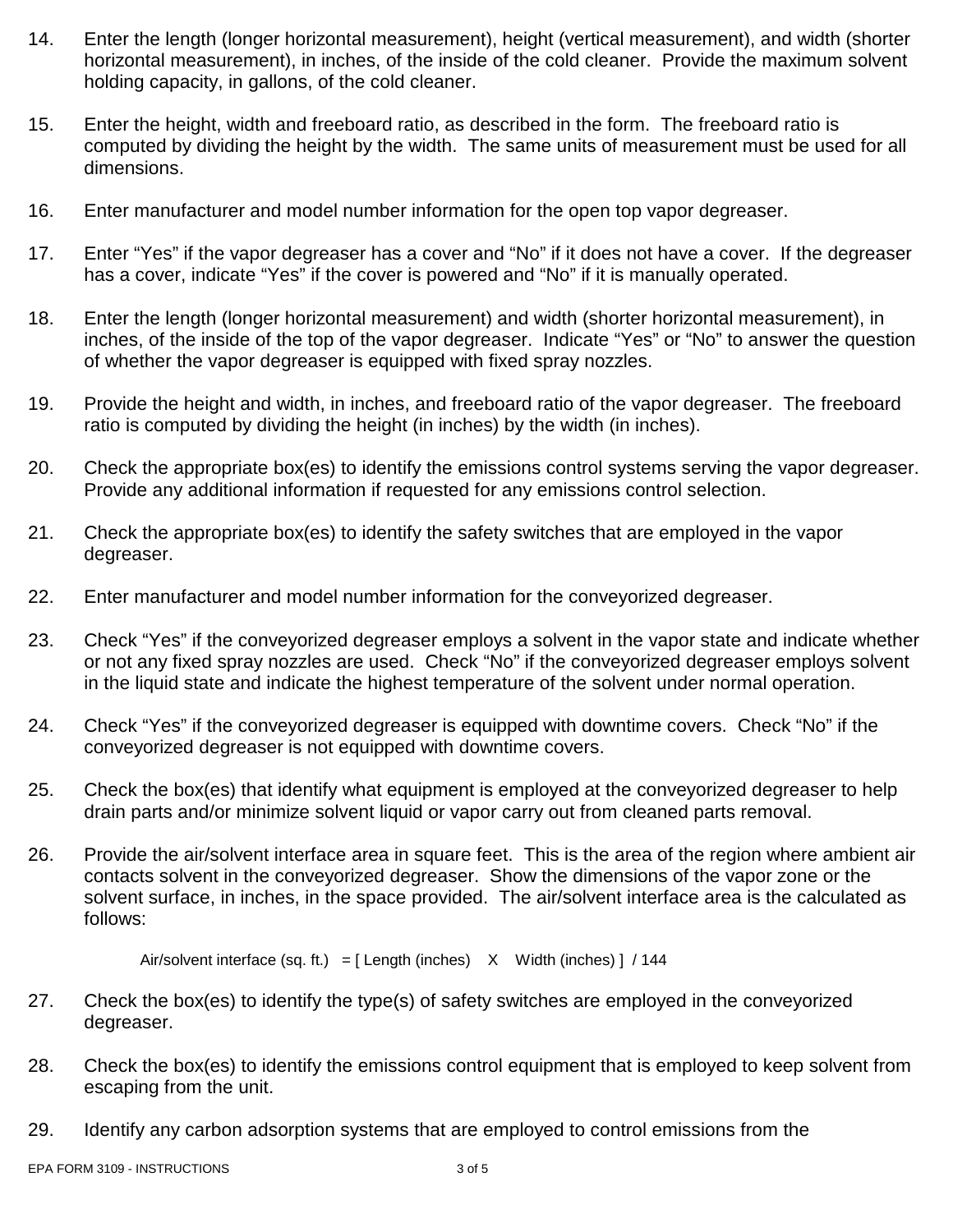conveyorized degreaser. Provide the air ventilation rate, in actual cubic feet per minute, that occurs when the covers of the unit are open. Also, enter the emissions rate of solvent, in parts per million (by volume), calculated as a time-weighted average from the beginning of the adsorption cycle until the beginning of the next cycle.

### **OPERATION AND MAINTENANCE REQUIREMENTS, Additional Information**

Owners and operators of solvent metal cleaning machines which do not use methylene chloride, perchloroethylene, trichloroethylene, 1,1,1-trichloroethane, carbon tetrachloride, and chloroform shall operate and maintain such units in accordance with the following practices to minimize solvent evaporation: (See note below)

#### Cold Cleaners, per OAC 3745-21-09(O)(2):

- 1. Provide a permanent, legible, conspicuous label, summarizing the operating requirements.
- 2. Store waste solvent in covered containers.
- 3. Close the cover whenever parts are not being handled in the cleaner.
- 4. Drain the cleaned parts until dripping ceases.
- 5. If used, supply a solvent spray that is a solid fluid stream (not a fine, atomized, or shower-type spray) at a pressure that does not exceed ten pounds per square inch gauge.)
- 6. Clean only materials that are neither porous nor absorbent.

#### Open Top Vapor Degreasing Machine, per OAC 3745-21-09(O)(3):

- 1. Keep the cover closed at all times except when processing work loads through the machine.
- 2. Minimize solvent carryout by:
	- a. Racking parts to that solvent drains freely and is not trapped.
	- b. Moving parts in and out of the machine at less than eleven feet per minute.
	- c. Holding the parts in the vapor zone at least thirty seconds or until condensation ceases, whichever is longer.
	- d. Tipping out any pools of solvent on the cleaned parts before removal from the vapor zone.
	- e. Allowing parts to dry within the machine for at least fifteen seconds or until visually dry, whichever is longer.
- 3. Clean only materials that are neither porous nor absorbent.
- 4. Occupy no more that one-half of the machine's open-top area with a workload.
- 5. Always spray within the vapor level.
- 6. Repair solvent leaks immediately, or shut down the machine.
- 7. Store waste solvent only in covered containers.
- 8. Operate the cleaner such that water cannot be visually detected in solvent exiting the water separator.
- 9. Use no ventilation fans near the machine opening.
- 10. When the cover is open, do not expose the open top to drafts greater than 131 feet/minute, as measured between three and six feet upwind and at the same elevation as the tank lip.
- 11. If a lip exhaust is used on the machine, do not use a ventilation rate that exceeds sixty five cubic feet/minute/square foot of machine open area, unless a higher rate is necessary to meet occupational safety and health requirements.
- 12. Provide a permanent, conspicuous label, summarizing the operating requirements.

#### Conveyorized Degreasing Machine, per OAC 3745-21-09(O)(4):

1. Use no workplace fans near the degreaser opening, and unsure that exhaust ventilation does not exceed sixty-five cubic feet/minute/square foot of degreaser opening, unless a higher rate is necessary to meet occupational safety and health administration requirements.